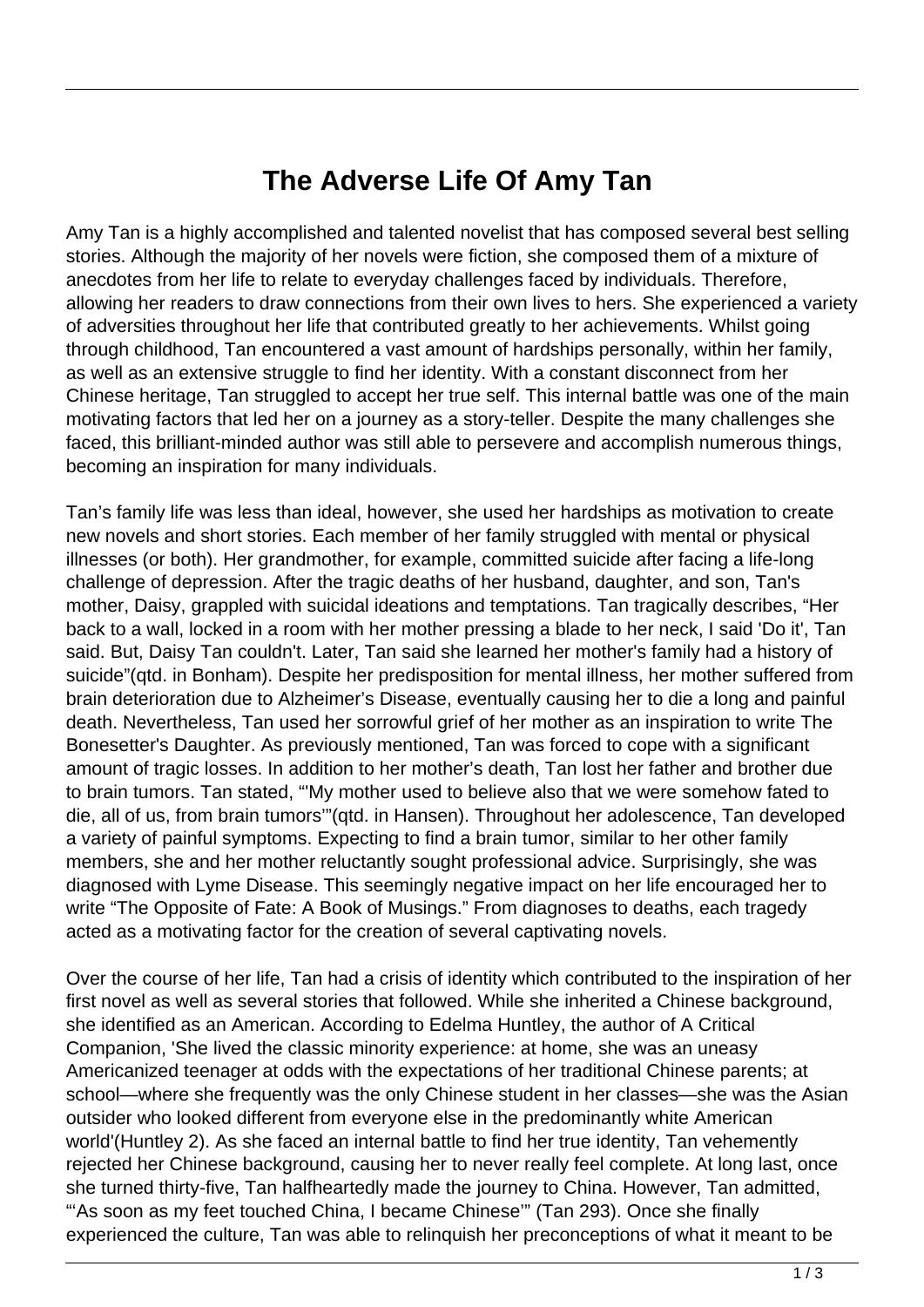Chinese. At last, Tan accepted who she was made to be, she felt complete. Her exploration of her culture motivated the creation of the novel, "Rules of the Game", where she discussed the relationship between a Chinese family, specifically a mother and daughter. Similarly, "The Joy Luck Club" discusses the relationships between Chinese mothers and their American born daughters. The girls sought to comprehend their mother's lives and how it impacted who they became. In her short story, 'A Pair of Tickets', Tan describes a Chinese-American teenager's difficulty with accepting her Chinese culture. The theme of this story is finding one's identity and this directly relates to Tan's personal life. She used her struggle of finding her true identity to piece together 'A Pair of Tickets". Another key factor within this short story is the significance of the character's Chinese names. In Chinese culture, it is common to draw deeper meaning from an individual's name, similar to that of the characters in this piece of writing. For instance, the main character, June May or Jing-Mei, translates to a pure, younger sister and her mother, Suyuan, translates to a long-cherished wish. The deeper meanings behind the characters names is important because it allows the reader to comprehend the difference between the Chinese culture and their value of family. Comparatively, Tan's mother also struggled with the acceptance of her Chinese background. It wasn't until her funeral that her daughter, Amy Tan, was made aware of her mother's Chinese name, which was given to her at birth. Since her daughter was unaware of her mother's real name, it can be inferred that Daisy Tan was also in denial of her heritage, similarly to her daughter. While each of her elaborate novels tell different stories and details of Tan's life, each one shares the commonality of discussing her Chinese culture.

While the story, 'The Joy Luck Club' by Amy Tan addresses specific relationships between Chinese mothers and their Chinese-American daughters and the unique lifestyles they live, it also discusses the many hardships Tan's mother, Daisy, and her grandmother endured. Among the generations, there were several similarities, appearing throughout this story. For instance, it addresses her grandmother's abusive relationship and suicide as well as her mother's abusive first husband and suicidal ideations. In her novel, 'The Joy Luck Club', Tan writes, '[t]he same happiness, the same sadness, the same good fortune, the same faults' (qtd. in Dong 27). Even Tan herself recognizes such commonalities between her grandmother, her mother, and herself. Luckily, it is believed that, unlike her mother and grandmother, Tan did not contemplate suicide or suffer in abusive relationships. However, although she did not personally experience these hardships, she was subjected to immense pain through her mother's life events. Her mother, Daisy, often shared tragic stories with her daughter to educate and inform her of why things are the way they are. After years of gaining knowledge about the lives of her mother and grandmother, she used this information to compose best-selling stories. Tan developed 'The Joy Luck Club' which describes a variety of challenges faced within her family regarding abuse and suicidal tendencies. The characters within this story are similar to that of other novels and short stories that this author wrote. The theme of this short story is the bond between a mother and daughter despite their various differences. Although this story is considered to be a fictional piece, Tan experienced an indescribable connection with her mother, despite their often differing opinions and views.

Tan had an especially difficult relationship with her mother which led to her creative expression of her experiences within many of her books. After the tragic deaths of her father and brother, Tan's bond with her mother faltered. Her mother, Daisy, believed that their family was cursed. This forced the children to constantly use caution when speaking to their mother. For instance, Tan states, 'Thereafter, my brother John and I, both in our teens, learned to hide our headaches and to curb ourselves from saying we were tired' (Tan). Tan and her brother often repressed